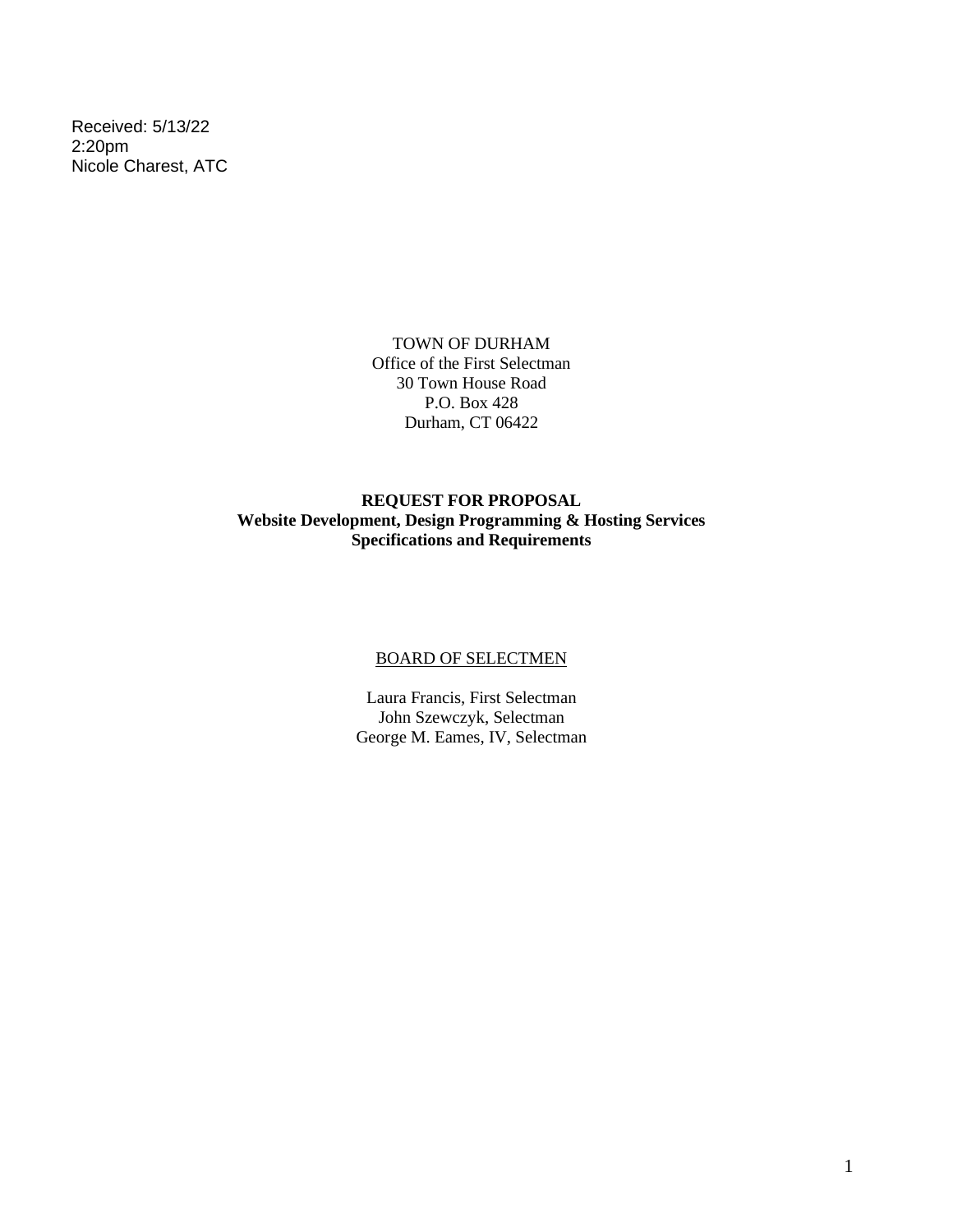#### **LEGAL NOTICE REQUEST FOR PROPOSAL TOWN OF DURHAM**

The Town of Durham requests qualifications/proposals from qualified firms or individuals for professional and technical services required to redesign the Town's website, including, but not limited to redesign, train and provide periodic technical support to the Town, and that sealed proposals be submitted for the following: "Website Development, Design, Programming & Hosting Services".

Four copies of said proposal must be in a sealed envelope clearly marked **PROPOSAL FOR WEBSITE SERVICES ENCLOSED.**

All inquiries should be directed to: Laura L. Francis, First Selectman, Durham, 860-349-3625

All sealed proposals will be accepted at the First Selectman's office until 2:00 PM, Friday, May 27, 2022 and will be opened at that time and date. No FAXED or e-mailed proposals will be accepted.

Specifications and proposal documents may be obtained from Town Hall - 30 Town House Road, [www.townofdurhamct.org/bids,](http://www.townofdurhamct.org/bids) emailing [jlehet@townofdurhamct.org](mailto:jlehet@townofdurhamct.org) or by calling (860) 349-3625

The Town of Durham reserves the right to waive any informalities or defects in any proposal. The Town reserves the right to accept other than the lowest proposal if the Board of Selectmen, in its sole discretion, deems it to be in the best interest of the Town to do so. Proposals, amendments to proposals or withdrawal of proposals after the time set for proposal acceptance will not be considered.

Laura L. Francis First Selectman

Dated at Durham, Connecticut Friday, May 13, 2022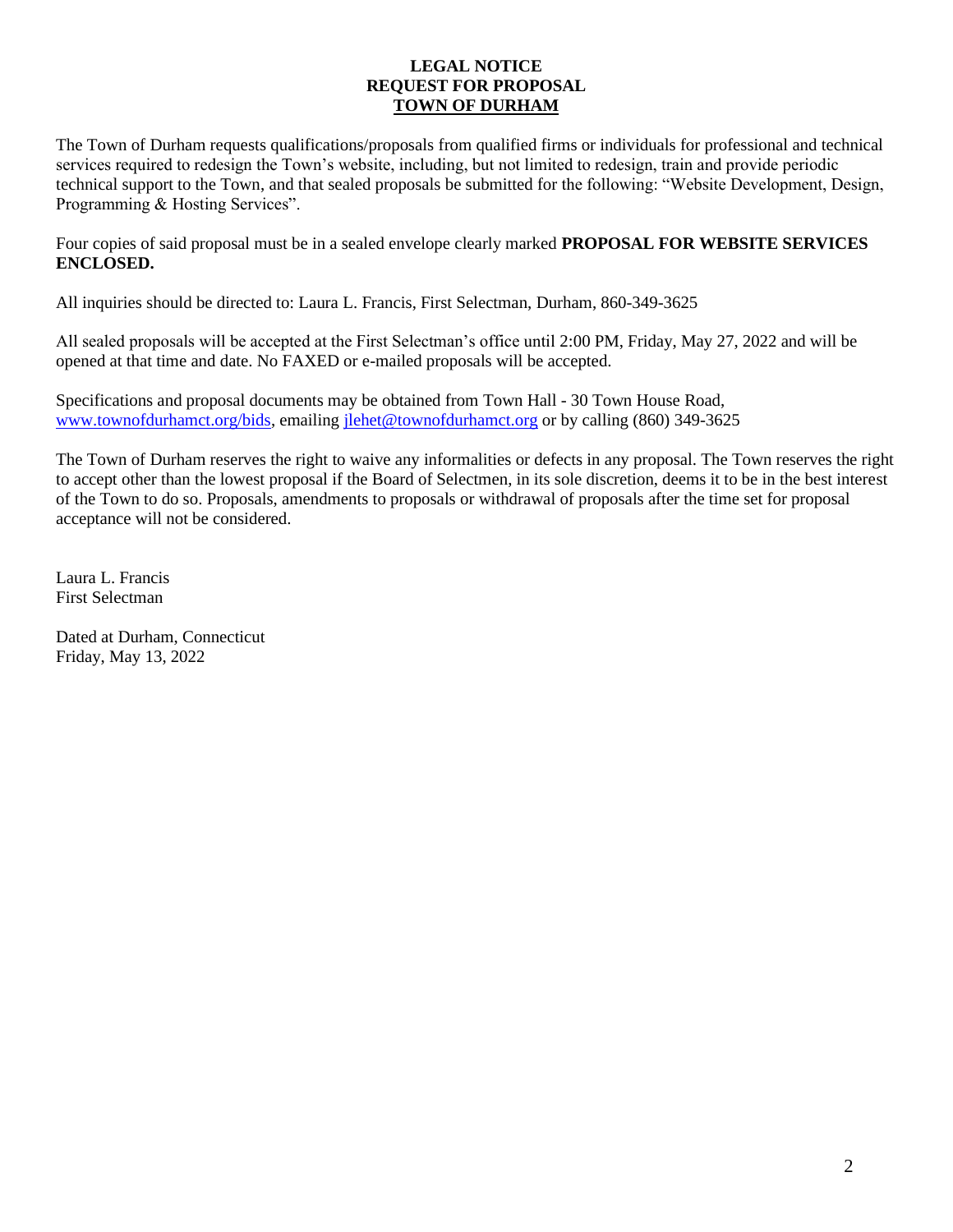# **General Terms and Conditions**

#### RFP Amendments

The Town reserves the right to change the schedule or issue amendments to this RFP at any time. The Town also reserves the right to cancel or reissue this RFP.

#### Vendor's Cost to Develop Proposal

Costs for developing proposals in response to this RFP are entirely the obligation of the vendor and shall not be chargeable in any manner to the Town.

### Withdrawal of Proposals

Proposals may be withdrawn at any time prior to the submission time specified in this RFP, provided notification is received in writing. Proposals cannot be changed or withdrawn after the time designated for closing of the RFP.

### Rejection of Proposals – Waiver of Informalities or Irregularities

The Town reserves the right to reject any or all proposals, to waive any minor informalities or irregularities contained in any proposal, and to accept any proposal deemed to be in the best interest of the Town.

### Single Response

A single response to the RFP may be deemed a failure of competition. In such case the Town reserves the right to terminate or reissue the RFP, or to negotiate with submitting vendor.

### Proposal Validity Period

Submission of the proposal will signify the vendor's agreement that its proposal and the content thereof are valid for 180 days following the submission deadline and will become part of the contract that is negotiated between the Town and the successful vendor.

#### Public Records

Documents submitted in response to this request for proposals become a public record upon submission to the Town, subject to mandatory disclosure upon request by any person, unless the documents are exempted from public disclosure by a specific provision of law.

#### Contract Award and Execution

The Town reserves the right to make an award without further discussion of the proposal submitted. Therefore, the proposal should be submitted on the most favorable terms the vendor can offer. It is understood that the proposal will become a part of the official file on this matter without obligation to the Town.

The Town reserves the right to request clarification of information submitted and to request additional information from any vendor.

The general terms, conditions, and specifications of the RFP as proposed by the Town and the successful vendor's response, as amended by agreements between the Town and the vendor, will become part of the contract documents. Additionally, the Town will verify vendor representations that appear in the proposal. Failure of the vendor's products to meet the mandatory specifications may result in elimination of the vendor from competition or in contract cancellation or termination.

The vendor selected as the apparently successful vendor will be expected to enter into a contract with the Town. The Town reserves the right to reject any proposed agreement or contract that does not conform to the specifications contained in this RFP, and which is not approved by the Town Attorney.

If the selected vendor fails to sign the contract within five (5) business days of delivery of the final contract, the Town may elect to cancel the award and award the contract to the next responsible vendor.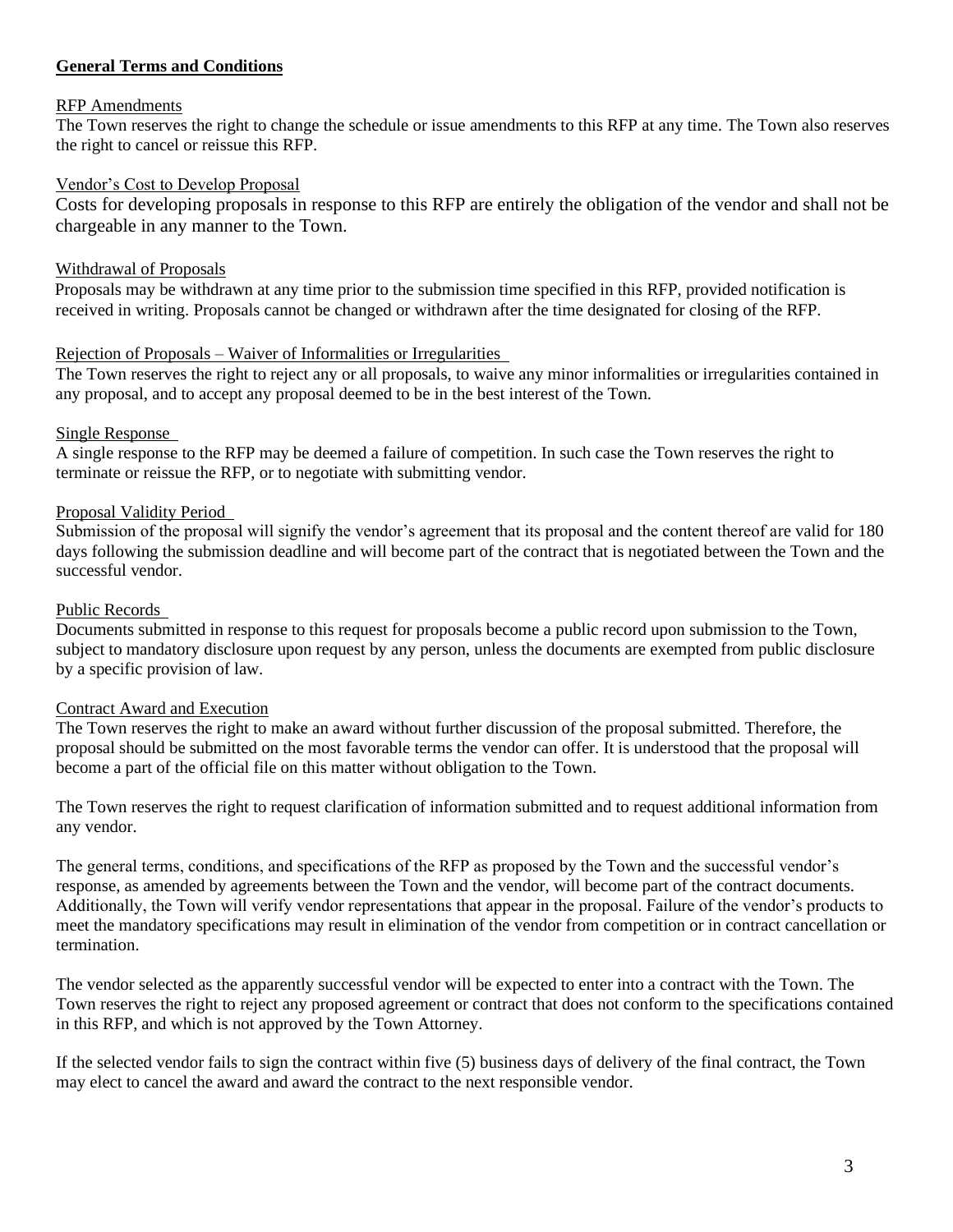#### Defense, Indemnification, Hold Harmless and Insurance Requirements

In addition to other standard contractual terms the Town will need, the Town will require the selected vendor to comply with the defense, indemnification, hold harmless and insurance requirements as outlined below.

Vendor shall defend, indemnify, and hold the Town, its officers, officials, employees and volunteers, their agents, designees, and heirs, harmless from any and all claims, demands, injuries, damages, losses, judgements, or suits including attorney fees, arising out of, or resulting from the acts, errors or omissions of the vendor in performance of this Agreement. This provision shall survive termination of the agreement.

The existence of insurance shall in no way limit the scope of this indemnification.

The vendor shall procure and maintain, for the duration of this Agreement, General Insurance shall provide coverage for each occurrence in the amount of \$1,000,000 combined single limit resulting from injury to or destruction of property against claims for injuries to persons or damages to property which may arise from or in connection with the performance of the work hereunder by the vendor, as well as agents, representatives, employees, or subcontractors of the vendor. Subject to that limit per accident or occurrence, the policy shall provide at total or aggregate coverage of \$2,000,00 for all damages during the policy period. This coverage shall be primary and non-contributory.

The cost of such insurance shall be paid by the vendor.

Each insurance policy shall state that the insurance company shall agree to investigate and defend the Towns against all damages, even if groundless.

# Equal Opportunity Compliance

The Town is an equal opportunity employer and requires all vendors to comply with policies and regulations concerning equal opportunity.

The vendor, in the performance of this Agreement, agrees not to discriminate in its employment due to the employee's or applicant's race, religion, national origin, ancestry, sex, sexual preference, age, or physical handicap.

# Other Compliance Requirements

In addition to the nondiscrimination and affirmative action compliance requirements previously listed, the vendor awarded a contract shall comply with federal, state, and local laws, statutes, and ordinances relative to the execution of the work. This requirement includes, but is not limited to, protection of public and employee safety and health, environmental protection, waste reduction and recycling, the protection of natural resources, permits, fees, taxes, and similar subjects.

#### Ownership of Documents

Any reports, studies, conclusions, and summaries prepared by vendors responding to this RFP shall become the property of the Town.

# Confidentiality of Information

All information and data furnished to the vendor by the Town, and all other documents to which the vendor's employees have access during the term of the contract, shall be treated as confidential to the Town. The successful vendor will be expected to enter into a nondisclosure agreement with the Town. Any oral or written disclosure to unauthorized individuals is prohibited.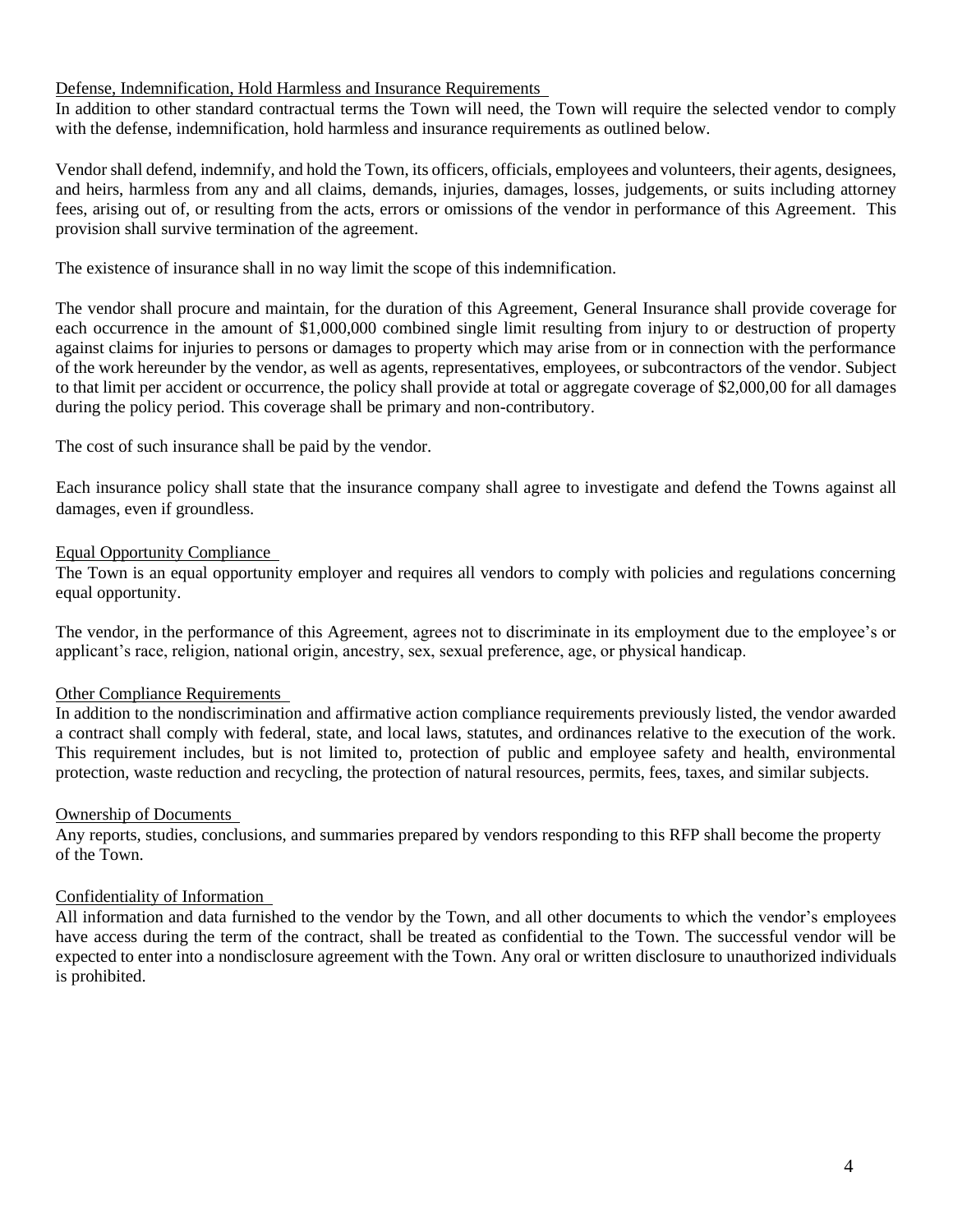# **Project Overview**

The Town of Durham (hereinafter also referred to as the "Town") is seeking a provider of development, design, programming, customer support, hosting, and maintenance services for a new municipal website.

The new website will incorporate the content from the current town websit[e www.townofdurhamct.org.](http://www.townofdurhamct.org/) Addition of other Town departments will be discussed during the design phase. School and library web sites will remain separate, with prominent links.

The goal for the Town is to have a website with the technology to support online services, provide full site searchability, facilitate content creation and editing, house a calendar of events system, and create an overall inviting and engaging web design interface that may be viewed on either a desktop or mobile web browser. The Town is requesting qualifications from vendors specializing in web design services able to meet the requirements in this document for the Town's new website. The successful vendor's ability to convert existing content from the current site is necessary.

The Successful Bidder (hereinafter referred to as "Provider"), will propose design and site organization, with final design approval coming from the town. Initial content, a process for ongoing content management, and administrator training will be coordinated with the town and a representative from each of the various departments. It is understood that the new website and all web content will be the property of the Town of Durham.

### **Scope of Services**

The primary goal of this project is to replace the current website with a new and improved website along with an updated Content Management System. The new website will be easier for users to navigate, more efficient for Town Staff to manage, and provide a wide variety of services to the citizens of the Town of Durham. The Vendor shall provide a platform and user interface that shall be able to grow with the Town and its services. The Vendor will provide the Town with an information ready, turn-key website with current/pertinent content from the existing site migrated

# **Features and Goals**

#### Required Features

• Content Management

Upgraded Content Management System that allows town staff to fully edit and manage pages with minimal training. Formatting of content should be consistent and automatic across all pages using templates but allowing for additional formatting edits if necessary. Users should be able to post content without needing to spend time heavily reformatting (changing fonts, sizes, spacing etc.). Migration of all content from old website

- General
	- ADA and Section 508 compliant
- Alert System

Ability to post notices for residents through an alert system on the homepage or through email list. Residents should have the option to sign up to receive notifications from some or all departments.

• Archiving/Back up

Automatic archiving of old content as pages are updated and ability for town staff to access said archived content easily, backups of all archived and active content, assist in compliance with State FOIA and Record Retention requirements

• Calendar

Calendar which is integrated with a news and events portion of the homepage as well as social media.

• Design

Responsive design allowing site to function fully on desktop and mobile devices of various screen sizes, intuitive navigation allowing information to be easily found by residents, consistent navigation tools across all pages, automatic indexing and uploading of content posted in one location to various related locations on the website. For example, an agenda posted to the calendar is then automatically posted on the agenda page and on the corresponding commission page.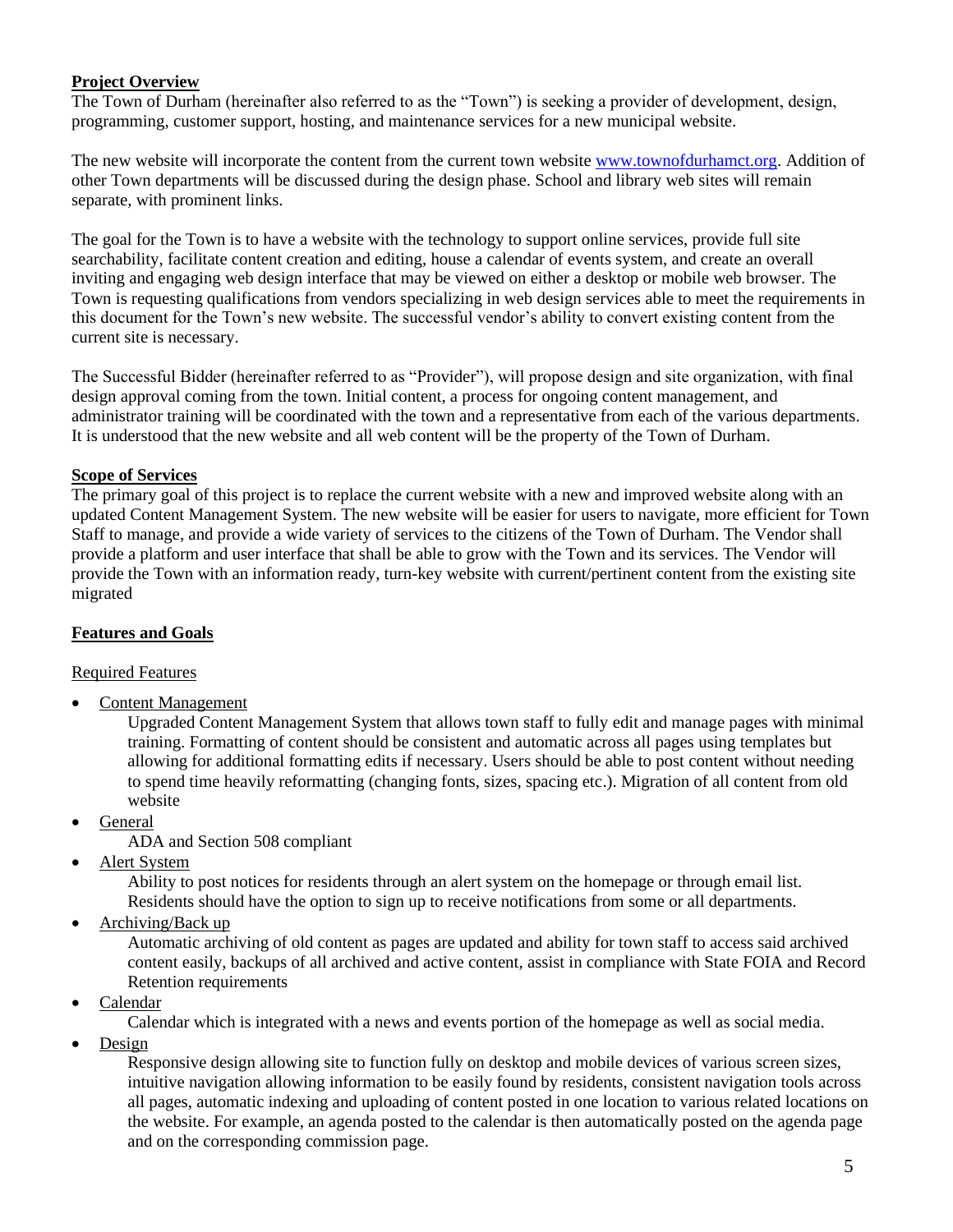**Editing** 

Ability to restrict who can edit content, allowing departments to manage their own pages with a few users having complete administrative access, allow for an unlimited number of pages to be added, implement electronic workflows for all proposed web postings for approval and promotion.

• Forms

Ability to create or upload data entry forms that send email notifications and update and internal database, capability to create online surveys, allow residents to submit requests for service through a form which is then viewable only by town staff before approval

Images and Video

Centralized image and photo library, ability to create photo albums/galleries that can be embedded into webpages, provide the ability to attached captions to photos, ability to upload and store video files, ability to display streaming video feeds

**Integration** 

Ability to embed other sites/applications into the website, ability to send out email blasts to distribution lists

• Multiple Languages

Provide the ability to easily displace the entire site in multiple languages through Google Translate

News

Provide tools for creating and managing news items and press releases

Search

Provide a powerful integrated search engine that can index managed content, allow ranking or prioritizing of search results, and searches should be across all content types

**Security** 

Vendors shall be able to provide an overview of security, encryption, and other website protections to ensure the towns website and content management systems are safe and secure

**Statistics** 

Provide access to user analytics

**Training** 

Provide training for staff and content users, provide robust manual and/or help function/help desk for technical administration of the Content Management System (CMS)

• Updates

Periodic updates to website functionality and security included in cost.

# Overall Goals

- Link Social Media to events calendar and website content to keep residents informed across multiple platforms
- Improve efficiency with which town staff can upload and edit content.
- Provide quick, easy access to frequently requested information, identifying most requested services and making them easily accessible from multiple locations on the website.
- Create a consistent design and interface allowing for easy navigation
- Identify most requested information and services and highlight those on the webpages
- Redesign the look and feel of the website to reflect modern municipal websites
- Integrate the website with other products used for online services and expand the online services offered to residents
- Identify and provide web management tools to comply with state of Connecticut Public Records Retention guidelines
- Create a search function which searches through all site content.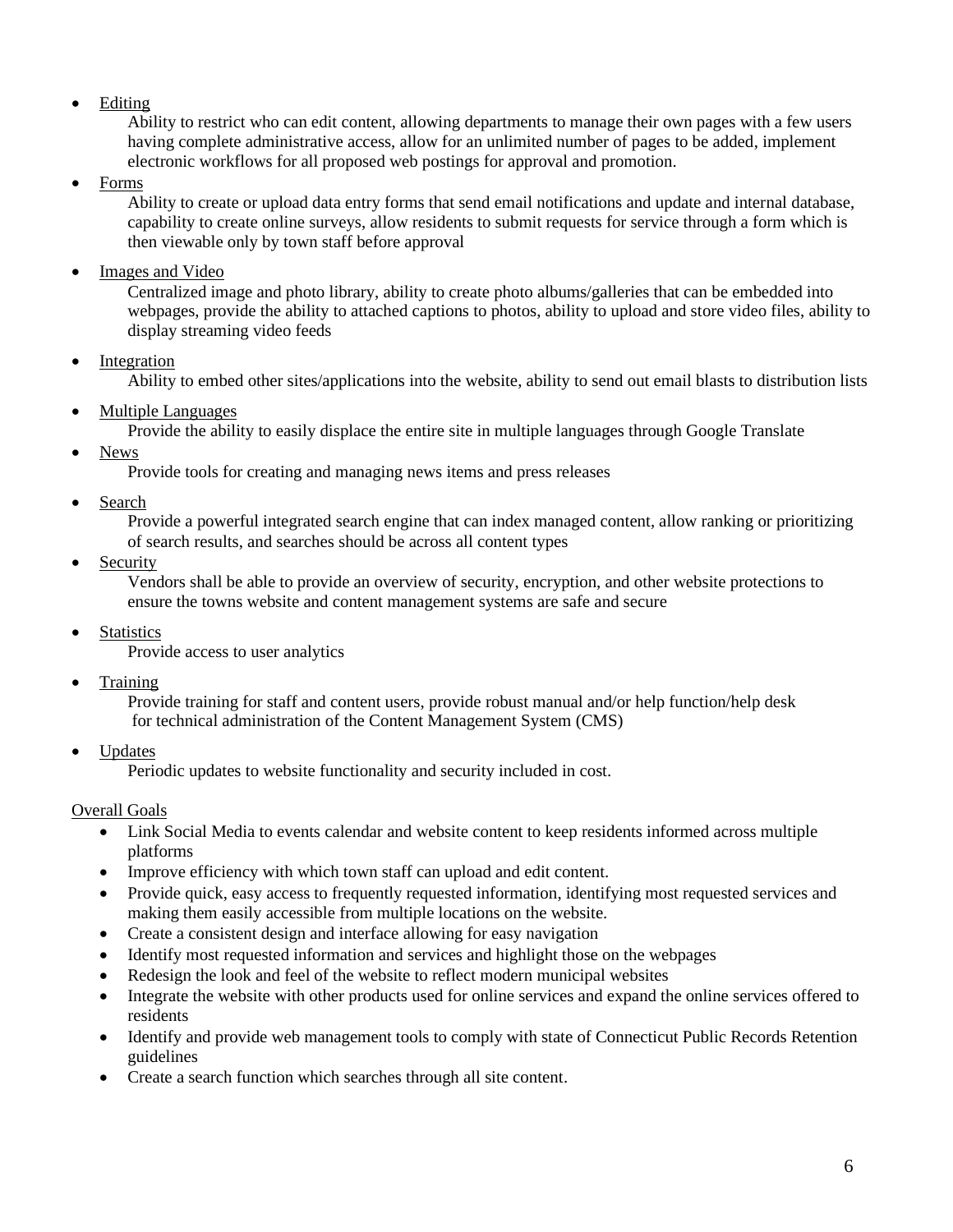# **General Administrative Information**

### Submission of Proposals

Please submit four (4) copies in a sealed envelope bearing on the outside the name of the firm, full address, name of the project for which the proposal is submitted, and date and time proposal is due. If forwarded by mail, the sealed envelope containing the proposal must be enclosed in another envelope addressed to: First Selectman's Office, Town of Durham, 30 Town House Road, P.O. Box 428, Durham, CT 06422, PROPOSAL FOR WEBSITE SERVICES ENCLOSED.

### **Include signed copy of non-collusion statement**

These proposals must be received by the Town no later than 2:00 PM, Friday, May 27, 2022. Proposals received after the date and time prescribed shall not be considered for contract award and shall be returned to the offeror.

Prior to the opening of proposals, bidders may correct, modify, or withdraw their proposals. A bidder who wishes to withdraw a Proposal must make the request in writing to the First Selectman. Any correction or modification to a proposal must be submitted in writing and in a sealed envelope clearly identifying the envelope as being a correction or modification to the Bidder's Proposal.

### Schedule

The Town of Durham would like the new website transition to be completed by the close of the fiscal year (June 30, 2023) according to the following target dates.

| Request for Proposal issued         | Friday, May 13, 2022 |
|-------------------------------------|----------------------|
| Response to RFP due prior to 2:00pm | Friday, May 27, 2022 |

### **Requested Vendor Documentation**

- 1. **Introductory Information**: The vendor should provide some brief background including a brief company history, physical office location(s), approximate staff count, and a sense of the company's current client focus / size.
- 2. **Sample Customer Websites**: The vendor should provide the URL addresses of a minimum of three other customer websites, preferably websites of public sector organizationssimilar to our organizations. A vendor is welcome to provide more than three URLaddresses.
- 3. **Technical Background:** The vendor should provide a brief summary of the technical background of their offering. Specifically, the technologies used by the vendor's solution, any add-on local machine technologies required by individuals editing the site, the vendor's ability to continue to provide new enhancements as website technology and standards grow in the future, and the vendor's history/capability to provide reliable uptime / safeguards from outages. Additionally, address if the solution is cloud hosted by the vendor, or locally hosted by the client, or potentially either. Please indicate the pertinent information including: site reliability, security and redundancy, preview stages areas, telecommunications access, application back-up and disaster recovery.
- 4. **Support System**: The vendor should provide a summary of how service is provided during the implementation process as well as how ongoing support is provided following the launch and going forward into the day-to-day future.
- 5. **Anticipated Timeline / Process:** While an exact commitment is not needed at this point in the process, the vendor should speak to what a typical timeline / process would look like, such a likely length of duration, the typical components/phases/items in the process, and the responsibilities of the vendor vs. the responsibilities of the Town / District. This should provide a sense of the typical process for a project of thistype.
- 6. **Design Approach**: The vendor should provide a summary of how website design is addressed. Specifically, what capabilities/staffing does the vendor have to address design; is the offering based on a limited number of established templates or is it customized per client or is it a combination of both; and how are future desired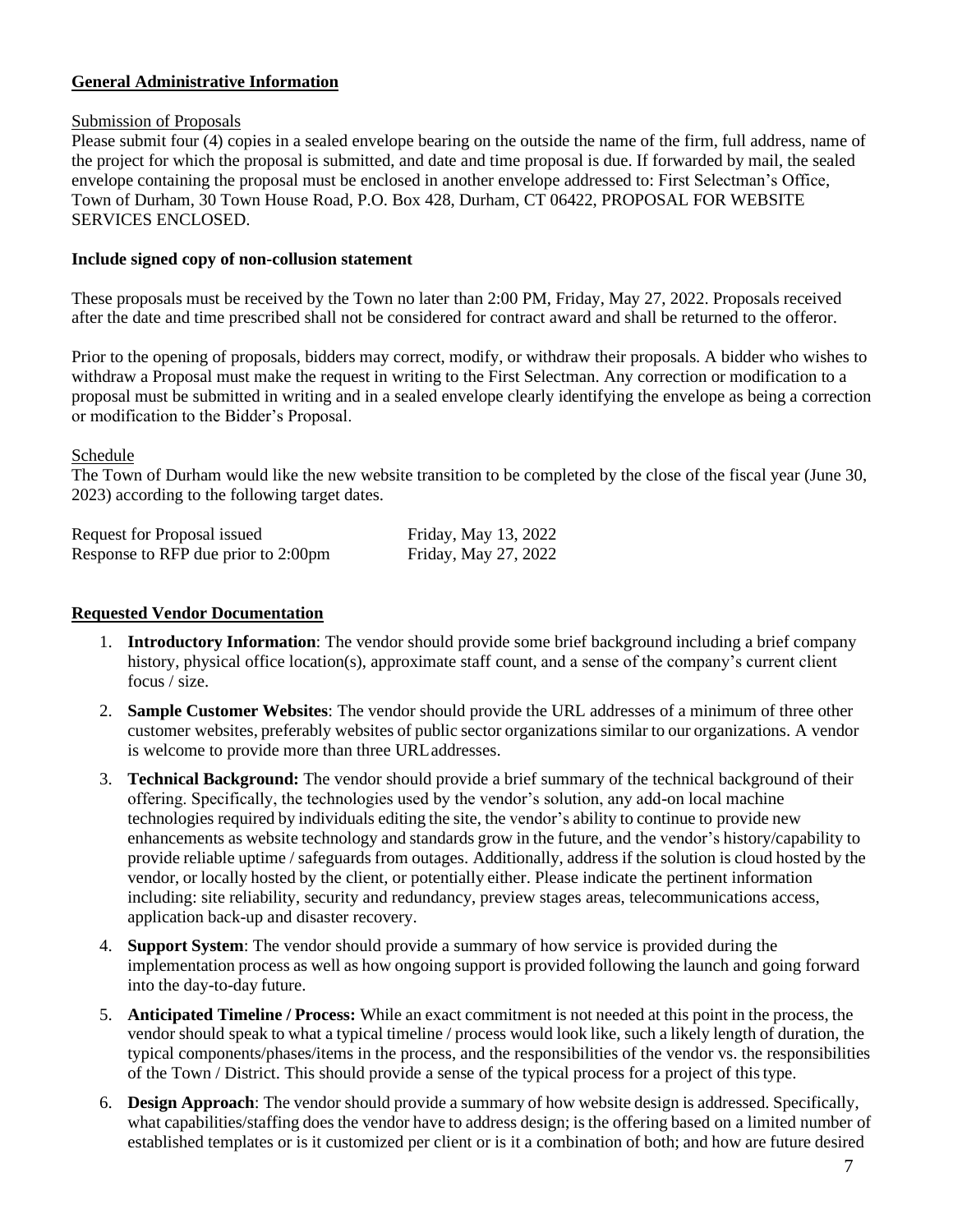design changes handled.

- 7. **Content Management System / Website Capabilities**: The vendor should speak to whether or not their solution includes the capabilities listed on the attached chart (see Exhibit A). This chart is available as a stand-alone Microsoft Word document and vendors are encouraged to use this document in their submission.
- 8. **Training Services**: The Town desires the vendor to provide training so that department administrators will be able to update their own pages. Please indicate the length and time required to train on the product. Describe the training plan in detail. Also provide information on any on-going training and support services.

# **Costs**

Please use the following template to submit pricing and include a fee schedule. If hourly, please indicate an estimated total hours. Indicate "not-applicable" or "included in cost" for each item where a cost is not provided.

# **Exhibit A**

| <b>Item</b>                         | <b>One time Cost</b> | <b>Annual Cost</b> | <b>Notes</b> |
|-------------------------------------|----------------------|--------------------|--------------|
| Website design                      |                      |                    |              |
| Content migration                   |                      |                    |              |
| Training services                   |                      |                    |              |
| Hosting services                    |                      |                    |              |
| Maintenance and Support<br>services |                      |                    |              |

# **Methodology**

Services shall be performed in the following manner:

- o Provider shall act as an independent contractor at all times throughout the term of this contract.
- o Provider shall designate one person as the primary point of contact.
- $\circ$  All of Provider's staff shall conduct themselves in a professional manner at all times while doing business with the Town.
- o Provider shall be available for consultation during normal business hours. An afterhours number and contact shall be provided.
- o All communications regarding changes to this proposal between the Provider and any the Town shall be written.

# **BASIS FOR THE AWARD**

The Town shall conduct a preliminary evaluation of all proposals on the basis of the information provided with the proposal. After reviewing proposals the Town will invite the highest rated vendors to present to the town.